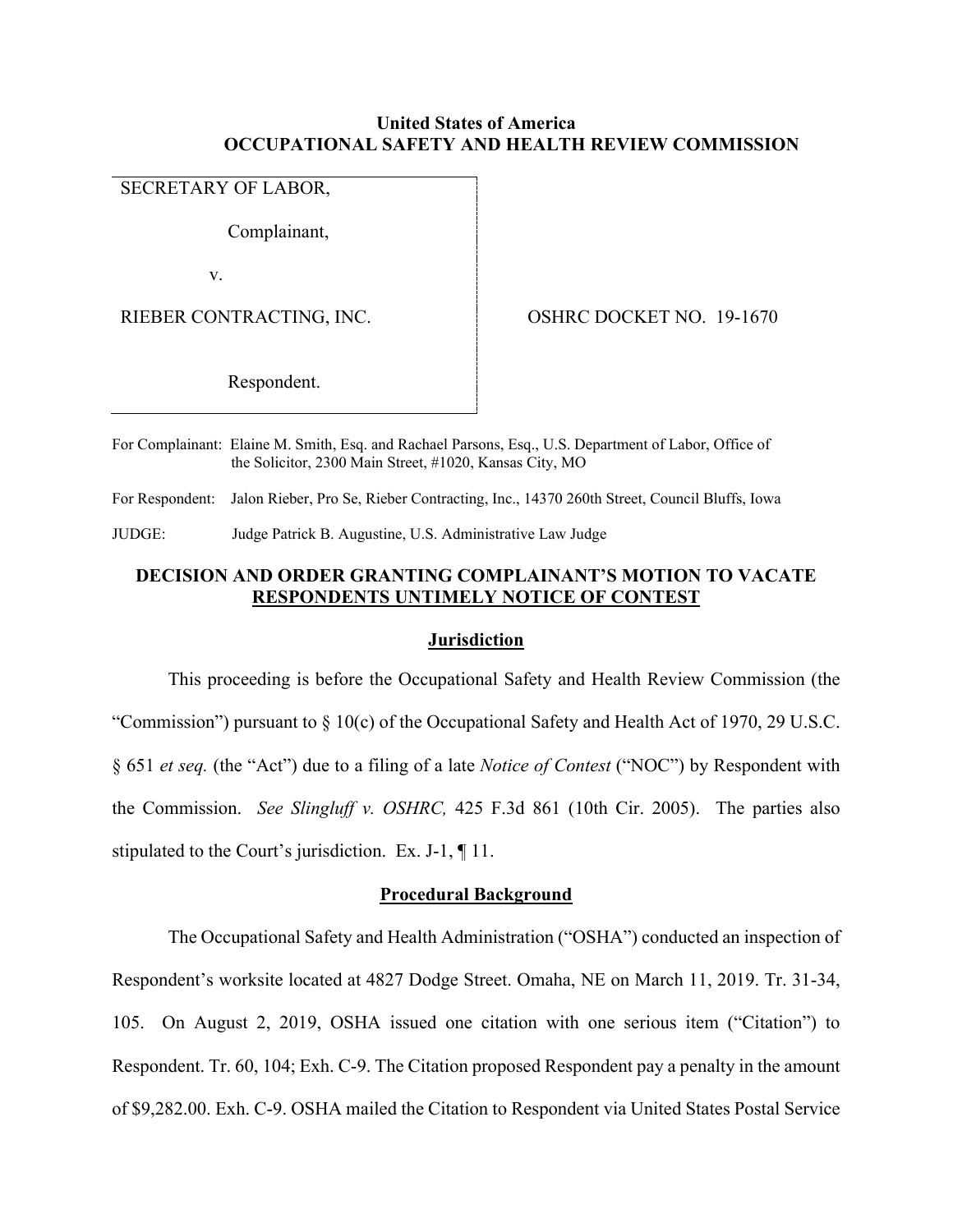("USPS") certified mail on August 2, 2019. Tr. 60. Angela Rieber signed for the certified mail based on the certified mail return receipt provided by USPS, but the date she signed for it did not appear on the receipt. Tr. 108-09; Exh. C-10. Complainant used the date it received the receipt from the USPS as the date to begin the 15-day calculation. Tr. 109-110; Exh. C-8. Therefore, the Citation was received by and signed for by Respondent.

The Citation informed Respondent of its right to contest the citations<sup>[1](#page-1-0)</sup> and stated, in part:

## **Right to Contest: …**

Unless you inform the area director in writing that you intend to contest the citation(s) and/or proposed penalty(ies) within 15 working days after receipt, the citation(s) and the proposed penalty(ies) will become a final order of the Occupational Safety and Health Review Commission and may not be reviewed by any court or agency.

Tr. 106-07; Exh. C-9.

Because Respondent was deemed to have received the Citation on August 9, 2019, Respondent's Notice of Contest ("NOC") was due by August 30, 2019. Tr. 111. Respondent failed to file its NOC by that date. Respondent had no contact with the Area Office between August 9, 2019 and August 30, 2019 when the NOC period ended. Tr. 112.

On September 13, 2019, Jeff Funke, the former Area Director of the Omaha office, mailed a letter to Respondent stating it had failed to provide a certification of abatement of the Citation and the proposed penalty was due Tr. 113-14; Exh. C-11. This letter requested Respondent to respond within five business days with verification of abatement. Tr. 115; C-11. Respondent did not respond to the September 13, 2019 letter. Tr. 116. On September 20, 2019, Complainant issued a one item other-than-serious citation and notice of penalty to Respondent ("Abatement Citation")

<span id="page-1-0"></span><sup>&</sup>lt;sup>1</sup> The Secretary of Labor has prescribed requirements for an employer to timely make a notice of contest. The employer contest must be made in writing. 29 C.F.R. § 1903.17(a). *See Sec'y of Labor v. Barretto Granite Corp*., 830 F.2d 396, 398 (1st Cir. 1987) (per curiam).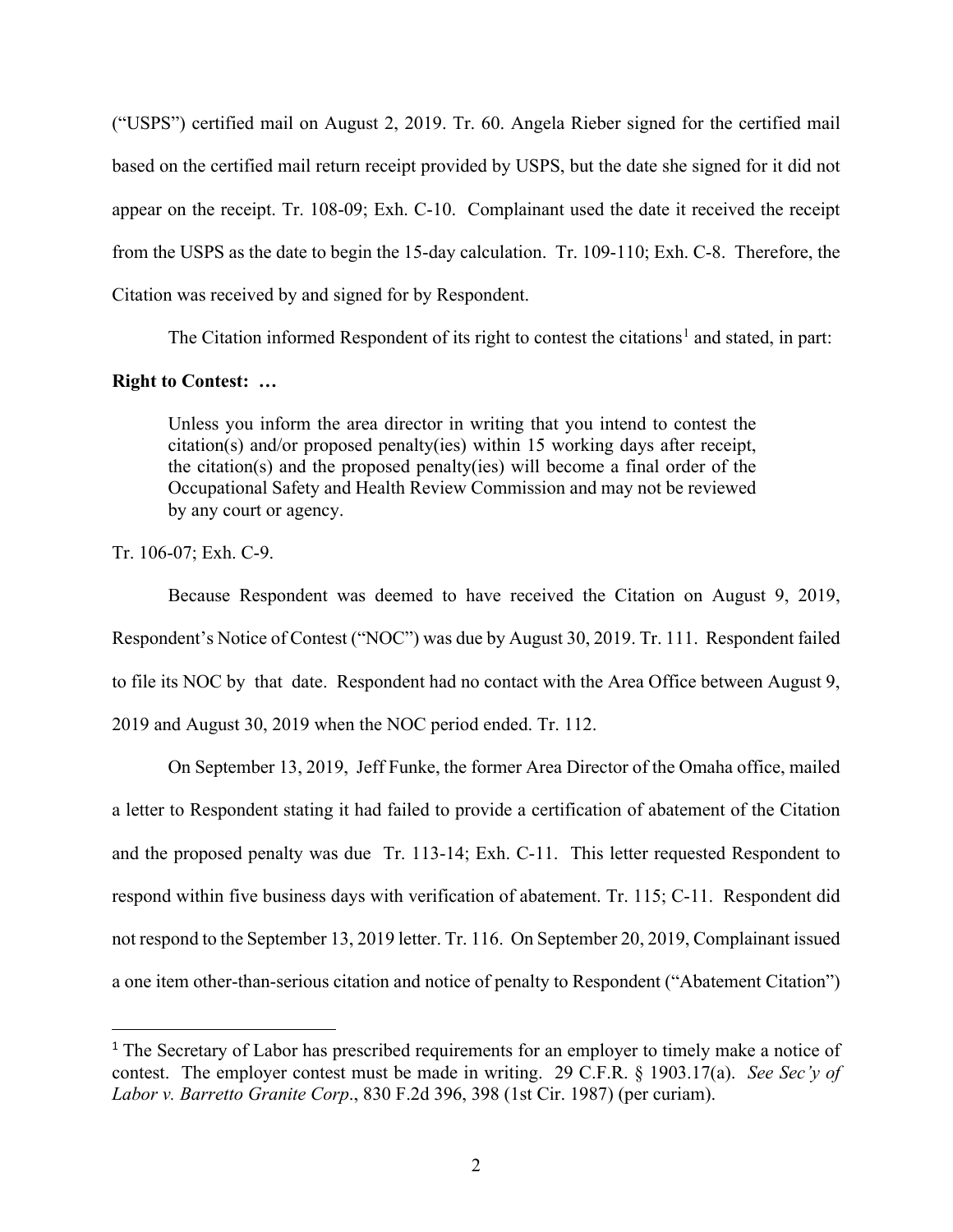for failing to certify abatement of the Citation had been accomplished. Tr. 116-17; Exh. C-12. The Abatement Citation was mailed certified mail to Respondent's business office address and was received by Respondent on September 26, 2019 as evidenced by the receipt returned by the USPS. Tr. 117-18, 120; Exh. C-9, C-12. Respondent had no communication with the Area Office from September 26, 2019, when Respondent received the Abatement Citation, until October 9, 2019. Tr. 124.

On October 9, 2019 Respondent's owner, Jalon Rieber, spoke with the Area Director, Matthew Thurlby. Mr. Rieber stated someone had signed for the Citation and the Abatement Citation but he did not know about them because they were in his inbox. Tr. 124; Exh. C-8. Mr. Thurlby informed Mr. Rieber the Citation has become a final order and to contest he would have to file a late NOC. Respondent did not submit a late NOC at that time. Tr. 126. On October 18, 2019, Scott Jacobson, then Acting Area Director, called Respondent and Respondent stated it would submit a late NOC on October 21, 2019. *Id.* Not having received the late NOC on that date, the Area Office again contacted Mr. Rieber to determine if he was going to submit a late NOC. Respondent did reply with a letter giving a factual background of the workplace accident but did not state it was contesting the Citation. Tr. 129; Exh. C-14. On October 25, 2019 Respondent emailed two letters to the Area Office indicating it was contesting the Citation. Therefore, the late NOC was filed 56 days after the contest period for the Citation had expired. Thus, by operation of law, the Citation has become a final order of the Commission.

By filing a late NOC Respondent has, in effect, requested relief from the operation of § 10(c) of the Act. Fed. R. Civ. P. 60(b) states "[o]n motion and just terms, the court may relieve a party or its legal representative from a final judgment, order, or proceeding . . . ." Fed.R.Civ.P.  $60(b)$ ("Rule  $60(b)$ "). The rule lists the reasons that would provide a sufficient basis for granting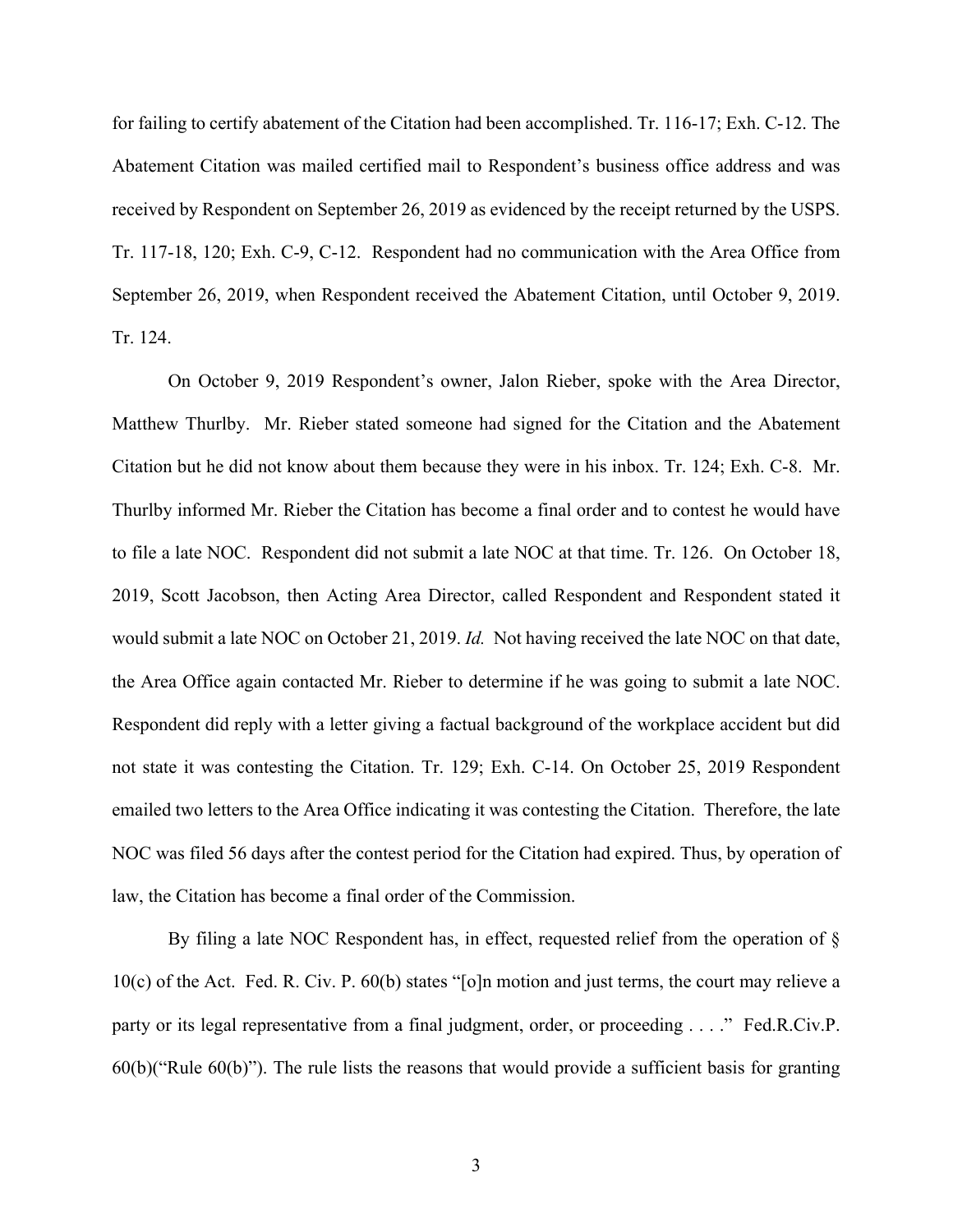the relief requested. *Id*. Subsection 60(b)(1) states that "mistake, inadvertence, surprise, or excusable neglect" constitute sufficient bases upon which Rule 60(b)(1) relief can be granted. *Id*.

On December 16, 2019, Complainant filed his *Motion to Vacate Respondent's Late Notice of Contest* ("Motion") Complainant seeks affirmance of the Citation and the proposed penalty because Respondent failed to file a timely NOC and has demonstrated neither "excusable neglect" pursuant to Rule 60(b)(1) nor a meritorious defense. Complainant contends Respondent has failed to establish mistake, inadvertence, surprise, or excusable neglect.

#### **Hearing Held**

The Court held a hearing on July 23, 2020 to obtain testimony from witnesses. Complainant called Matthew Lombardi and Matthew Thurlby. Respondent called Angela Rieber and Jalon Rieber.

#### **Joint Stipulations**

The parties entered into the following thirty-three (33) Joint Stipulations:

- 1. Rieber Contracting, Inc. is incorporated under the state laws of Iowa as a corporation.
- 2. Rieber Contracting, Inc. engages in commercial construction.
- 3. Rieber Contracting is headquartered at 14370 260th Street, Council Bluffs, IA 51503.
- 4. Rieber Contracting receives mail, including invoices and contracts at 14370 260th Street, Council Bluffs, Iowa.
- 5. Rieber Contracting, Inc. uses goods, equipment, machinery, tools, supplies, and materials which have originated in whole or part from locations outside the State of Iowa.
- 6. Rieber Contracting, Inc. performs work in the states of Nebraska, Illinois, Indiana, Arizona and Colorado.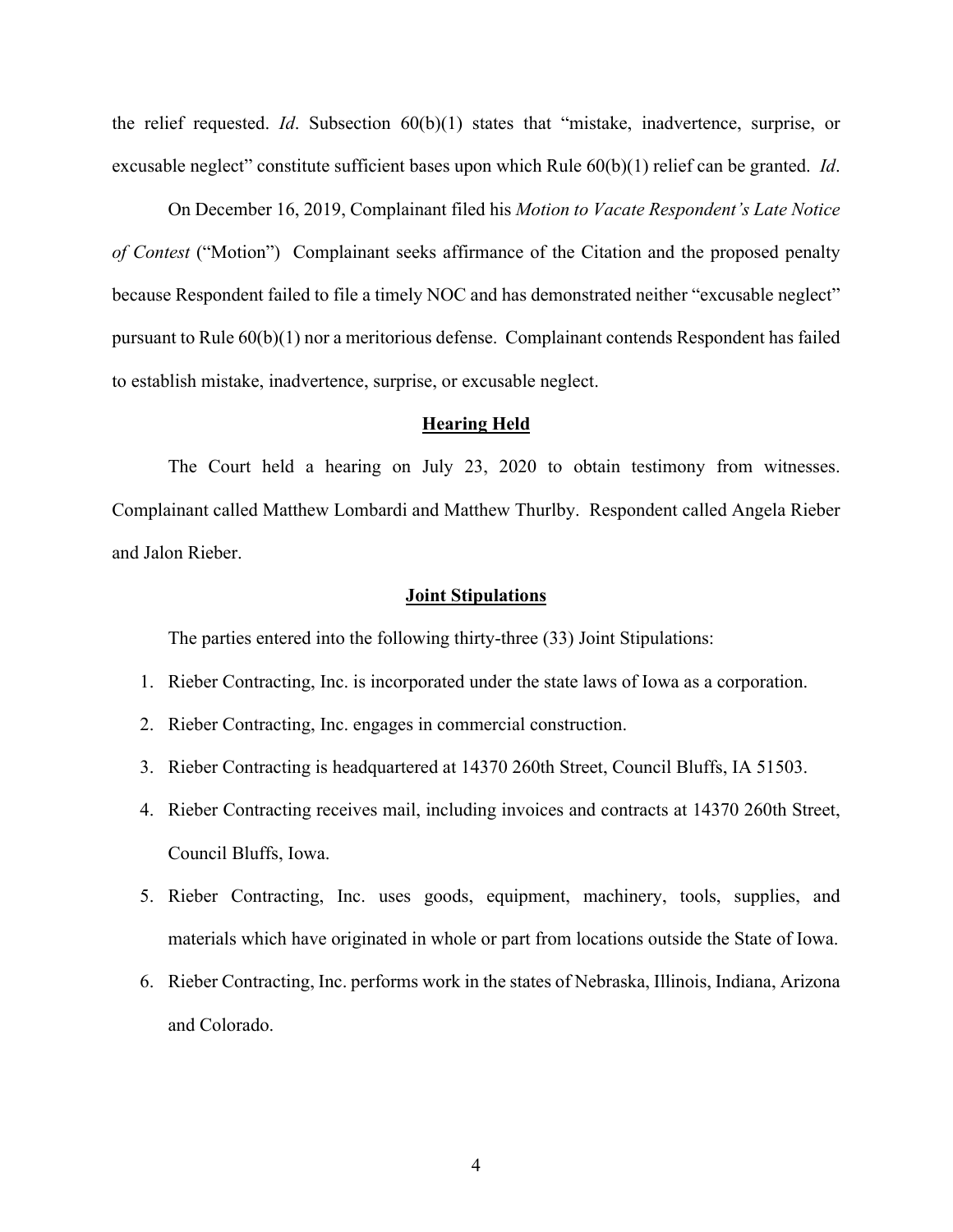- 7. Rieber Contracting, Inc. is engaged in a business effecting interstate commerce within the meaning of Section 3(3) of the OSH Act, 29 U.S.C. 652(3).
- 8. Rieber Contracting, Inc. was engaged in construction work at address on August 22, 2019.
- 9. Rieber Contracting, Inc. employs approximately forty employees.
- 10. Rieber Contracting, Inc. is an employer within the meaning of Section 3(5) of the OSH Act, 29 U.S.C. 652(5).
- 11. The Review Commission has jurisdiction in this proceeding pursuant to section 10(c) of the OSH Act, 29 U.S.C. 651 et. seq.
- 12. On March 11, 2019, an authorized representative of the Secretary of Labor, OSHA Compliance Safety and Health Officer, Matthew Lombardi, inspected a worksite located at 4827 Dodge Street in Omaha, Nebraska.
- 13. Don Burgess was the project manager at the worksite subject to the inspection.
- 14. Don Burgess stopped by the worksite the morning of March 11, 2019 to deliver tapcons to Angel Francisco.
- 15. NOT STIPULATED TO.
- 16. On March 11, 2019, Don Burgess was employed by Rieber Contracting, Inc. as a project manager.
- 17. On March 11, 2019 Shelby Baumeister was employed by Rieber Contracting, Inc. as the Director of Operations.
- 18. On March 11, 2019 Angela Rieber was employed by Rieber Contracting, Inc. as the Office Manager.
- 19. Jalon Rieber is the owner/operator of Rieber Contracting, Inc. and is the Chief Executive Officer.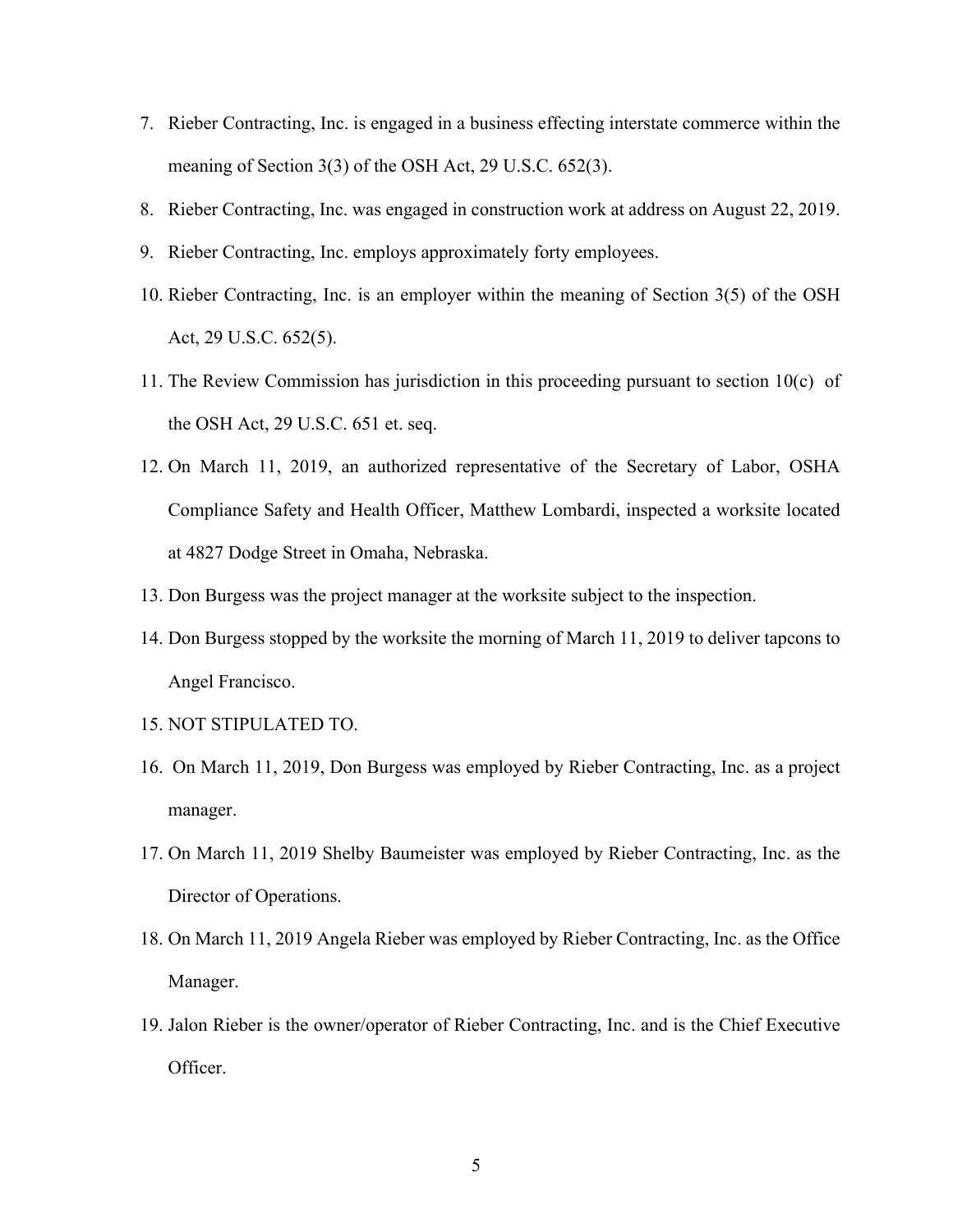- 20. Don Burgess, Shelly Baumeister, and Angela Rieber are paid by Rieber Contracting, Inc. at a rate set by Jalon Rieber.
- 21. Jalon Rieber sets the work schedules and directs the work of Don Burgess, Shelby Baumeister and Angela Rieber.
- 22. Shelby Baumeister and Angela Rieber regularly work at the office located at 14370 260th Street, Council Bluffs, Iowa.
- 23. Rieber Contracting, Inc. contracted with Angel Francisco to install siding at the worksite.
- 24. Rieber Contracting, Inc. directed the work of Angel Francisco.
- 25. Rieber Contracting, Inc. had the authority to fire Angel Francisco.
- 26. On August 2, 2019, the Secretary issued a Citation and Notification of Penalty to Respondent as a result of Inspection Number 1384717. Citation 1, Item 1 alleges a Serious violation of 29 C.F.R. 1926.416(a)(1) and a proposed penalty of \$9, 282.00.
- 27. Citation 1 was mailed to Rieber Contracting at 14370 260th Street, Council Bluffs, IA 51503.
- 28. The address listed on the Iowa Secretary of State website for Rieber Contracting, Inc. is 14370 260th Street, Council Bluffs, IA 51503.
- 29. The green card for Citation 1 was signed for by Angela Rieber no later than August 30, 2019.
- 30. On September 20, 2019, the Secretary issued a Citation and Notification of Penalty to Respondent as a result of Inspection Number 1425538 for failure to submit an abatement certification. Citation 2, Item 1 alleges an other-than-serious violation of 29 C.F.R.  $1903.19(c)(1)$  and proposed a penalty of \$744.00.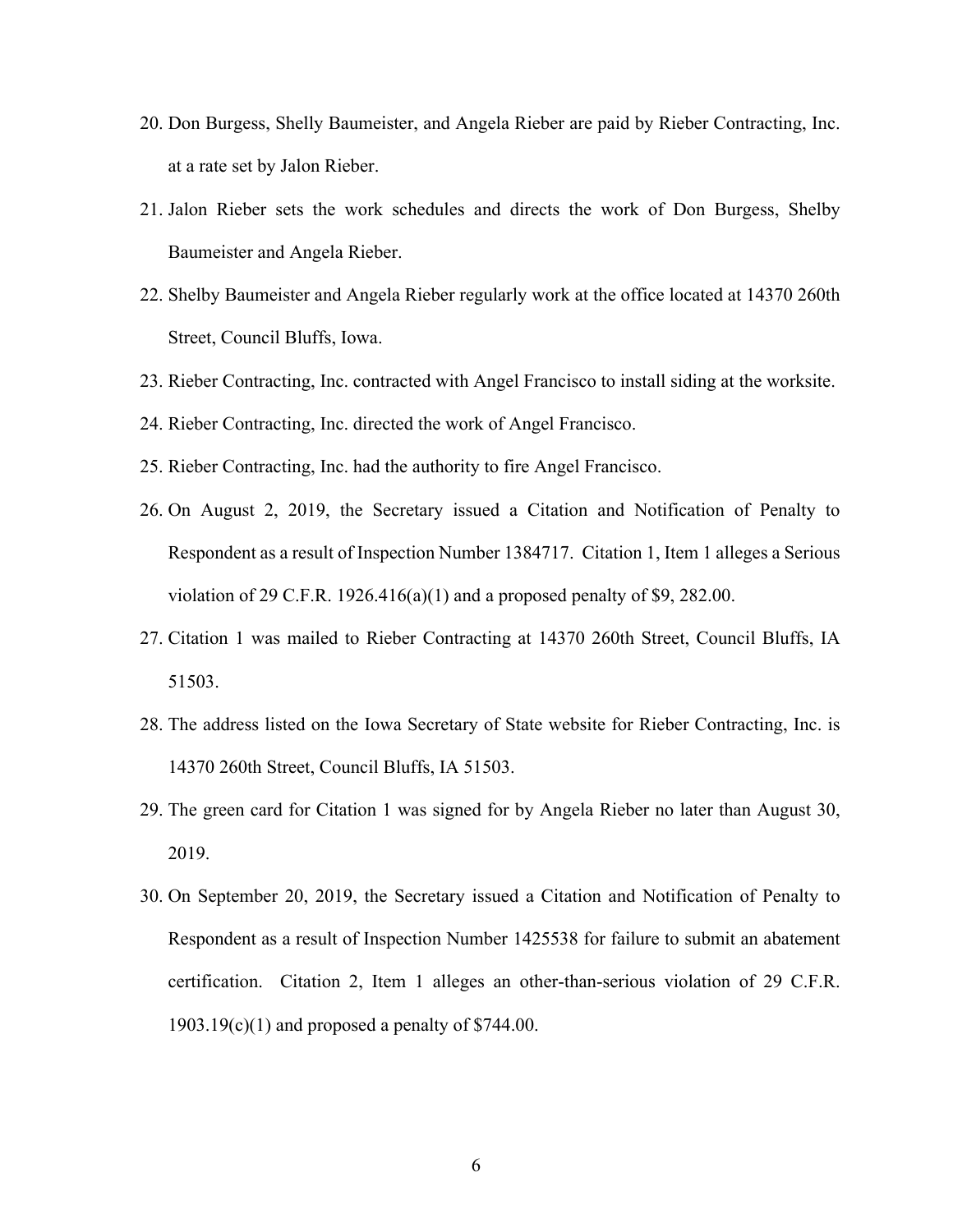- 31. Citation 2 was mailed to Rieber Contracting at 14370 260th Street, Council Bluffs, IA 51503.
- 32. The green card for Citation 2 was signed for by Gabriel Rodriquez on September 29, 2019.
- 33. A notice of contest was submitted to the Omaha area office on October 23, 2019, by Shelby Baumeister.
- 34. Jalon Rieber attended a pre-hearing conference on January 2, 2020 as representative of Rieber Construction, Inc.

*See* Exh. J-1.

#### **Controlling Case Law**

Upon receiving a citation, an employer has 15 working days within which it must file a NOC. *See §* 10(a) of the Act, 29 U.S.C. § 659(a). If the employer does not file a NOC within the specified time period, "the citation and the assessment, as proposed, shall be deemed a final order of the Commission and not subject to review by any court or agency." *Id*. An uncontested citation is generally unreviewable. *See Culver v. U.S. Dept. of Labor Occupational Safety & Health Administration*, 248 Fed. Appx. 403 (3rd Cir. 2007).

The Commission has recognized situations where the finality of  $\S$  10(a) of the Act, 29 U.S.C. § 659(a), does not preclude the Commission from hearing an employer's challenge to citations even when a timely NOC has not been filed. One instance is where the employer requests relief under Rule  $60(b)(1)$ . The Commission has held an employer may move under Rule  $60(b)(1)$ for permission to file a late NOC. *Branciforte Builders*, 9 BNA OSHC 2113 (No. 80-1920, 1981). The burden is on the employer to show sufficient basis for relief under the rule. *Id*. *See also Craig Mech. Inc.,* 16 BNA OSHC 1763, 1764 (No. 92-0372, 1994)(Respondent bears burden to establish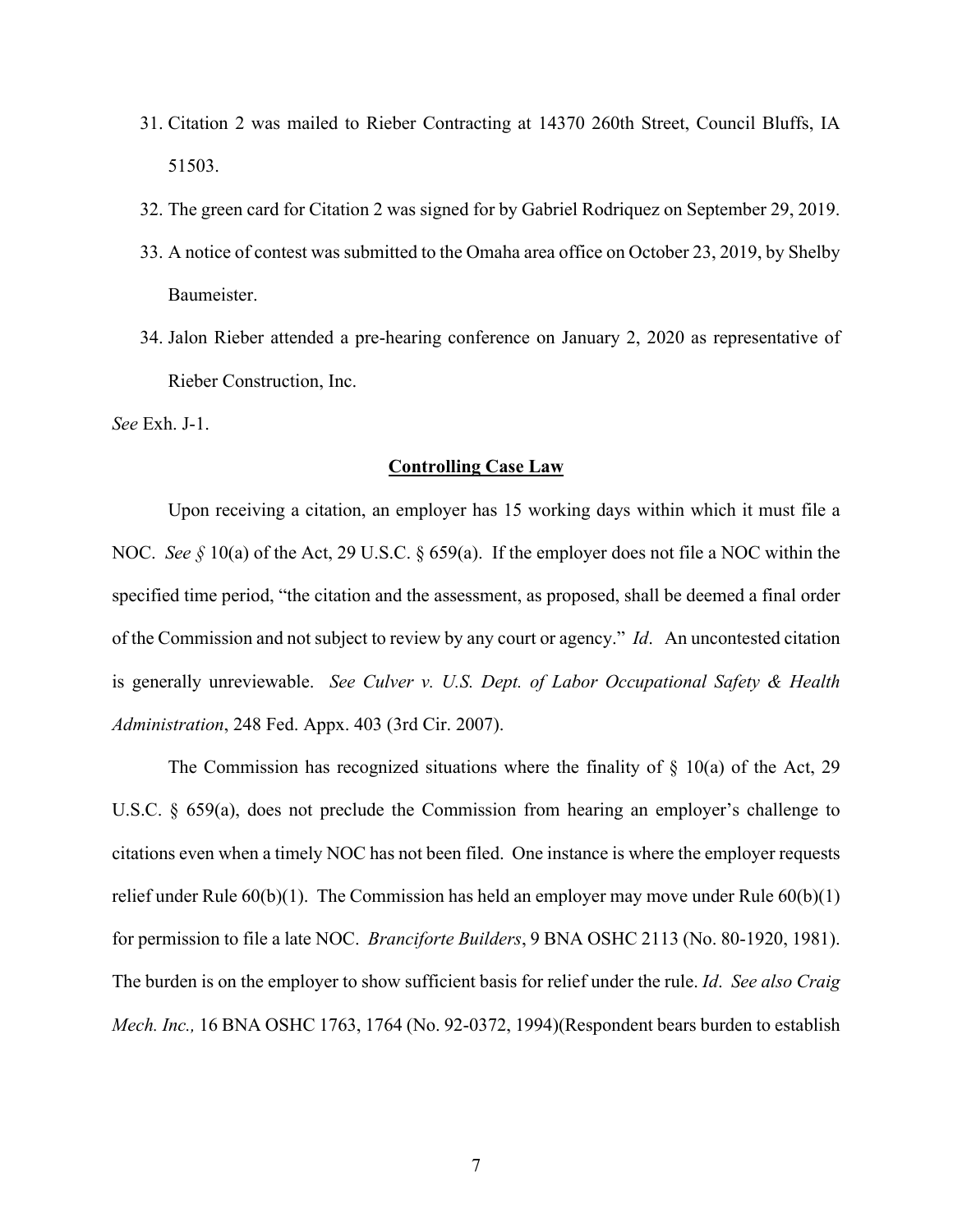basis for relief), *aff'd per curiam* 553 F.3d 633 (5th Cir. 1995)(unpublished). Relief under Rule  $60(b)(1)$  is the most appropriate basis for the relief requested by Respondent.

An employer who has filed an untimely NOC may be granted relief under Rule 60(b)(1) in certain circumstances. *George Harms Constr. Co. v. Chao*, 371 F.3d 156 (3d Cir. 2004). A late filing may be excused under Rule  $60(b)(1)$  if the final order was entered because of "mistake, inadvertence, surprise or excusable neglect." *Id* at 163 (Commission "has jurisdiction to entertain a late notice of contest under" the excusable neglect standard of Rule 60(b)(1));[2](#page-7-0) *Branciforte Builders, Inc.*, 9 BNA OSHC at 2117.

In addition, the Commission requires a party seeking relief under Rule  $60(b)(1)$  to show it had a meritorious defense that might have affected the outcome. *Northwest Conduit*, 18 BNA OSHC 1948, 1949, 1951 (No. 97-851, 1999). *See Evergreen Envtl Serv*, 26 BNA OSHC 1982, 1985 (No. 16-1295, 2017). The Commission has found this requirement "satisfied with minimal allegations that the employer could prove a defense if given the opportunity." *Jackson Assocs. of Nassau*, 16 BNA OSHC 1261, 1267 (No. 91-0438, 1993). Before reaching the issue of whether Respondent has a meritorious defense to a citation, the record first must establish Respondent has a basis for relief from the Commission's final order under Rule 60(b)(1). *Id.* If the record does not establish a basis for relief from the Commission's final order for Respondent's untimely filing under Rule  $60(b)(1)$ , the issue of a meritorious defense need not be addressed.

 In determining whether Respondent's late NOC was due to "excusable neglect," the Commission follows the Supreme Court's test in *Pioneer Inv. Serv. Co. v. Brunswick Assoc. Ltd. Partnership*, 507 U.S. 380, 381 (1993). Under *Pioneer*, the Court must consider "the danger of

<span id="page-7-0"></span><sup>2</sup> *But see Chao v. Russell P. Le Frois Builder Inc.,* 291 F.3d 219 (2d Cir. 2002) (concluding Commission may not exercise jurisdiction based on Rule 60(b)(1)).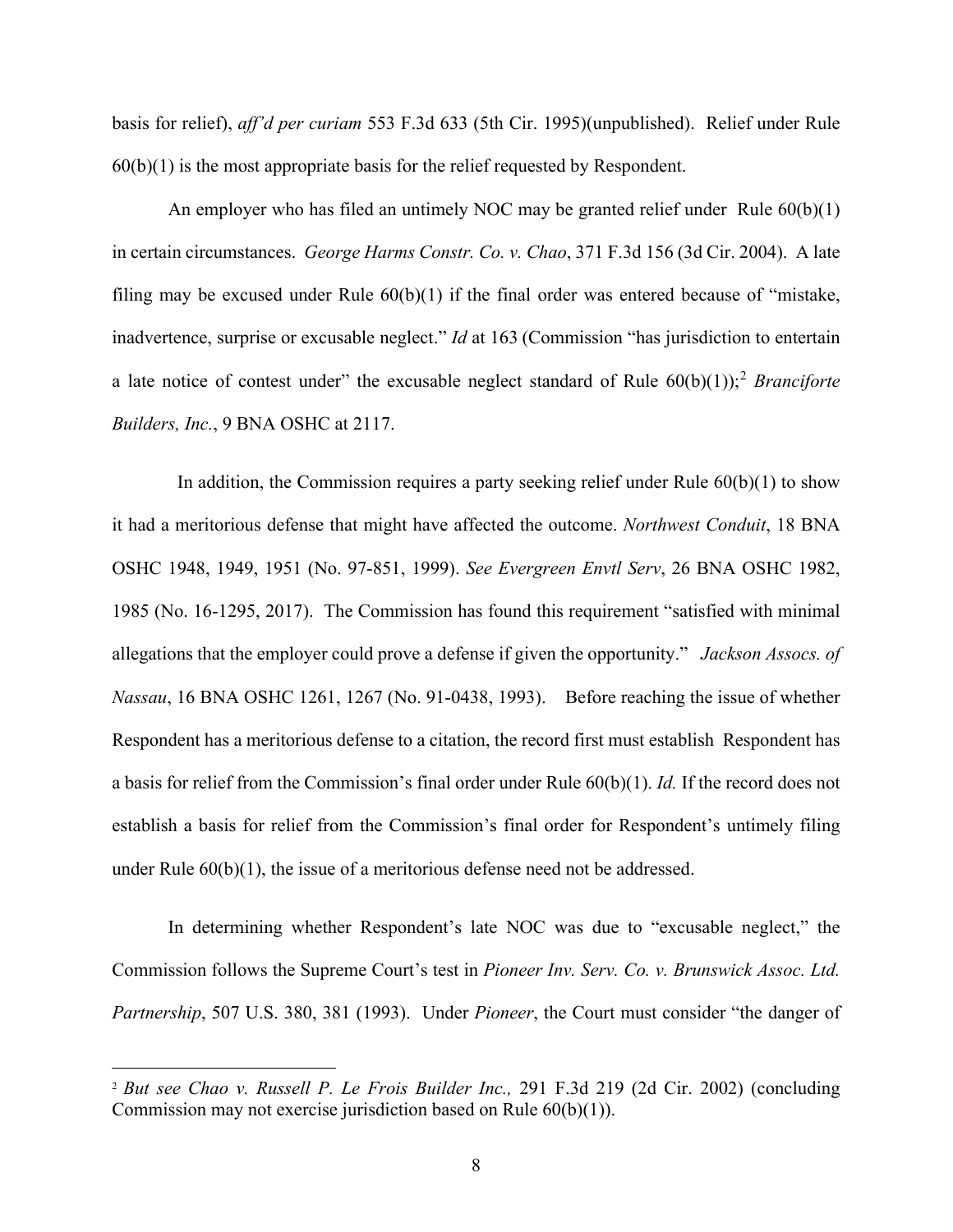prejudice to the [opposing party], the length of the delay and its potential impact on judicial proceedings, the reason for the delay, including whether it was within the reasonable control of the movant, and whether the movant acted in good faith." *Pioneer*, 507 U.S. at 395. *See Evergreen Envtl Serv*, 26 BNA OSHC at 1984.

 The Supreme Court stated "inadvertence, ignorance of the rules, or mistakes construing the rules do not usually constitute 'excusable' neglect." Pioneer, 507 U.S. at [3](#page-8-0)92.<sup>3</sup> The Court found "excusable neglect" to be, in part, an "elastic concept" not restricted to "omissions caused by circumstances beyond the control of the movant." *Id.* Regarding relief sought pursuant to Rule 60(b)(1), the Court stated that "'excusable neglect' is understood to encompass situations in which the failure to comply with a filing deadline is attributable to negligence." *Id.* at 394

In *Pioneer*, "excusable neglect" is defined as an equitable determination of all relevant circumstances surrounding the party's omission, and the prejudice these circumstances presented to the opposing party. This definition has been applied to other federal procedural rules, including proceedings by the Commission. *See NW Conduit Corp.*, 18 BNA OSHC at 1950.

When evaluating claims of excusable neglect, many circuit courts focus on the third factor in the *Pioneer* equitable analysis, "the reason for the delay, including whether it was within the reasonable control of the movant." *Id.* at 395.

The four *Pioneer* factors do not carry equal weight; the excuse given for the late filing must have the greatest import. While prejudice, length of delay, and good

<span id="page-8-0"></span><sup>&</sup>lt;sup>3</sup> Commission decisions are in comport with the Supreme Court and state that ignorance of procedural rules does not constitute "excusable neglect" and that mere carelessness or negligence, even by a lay person, in failing to timely file a notice of contest does not justify relief under Rule 60(b)(1). *Acrom Constr. Serv. Inc.*, 15 BNA OSHC 1123, 1126 (No. 88-2291, 1991); *Keefe Earth Boring Co*., 14 BNA OSHC 2187, 2192 (No. 88-2521, 1991). Mr. Rieber, Respondent's owner, testified he had received OSHA citations in the past and knows what to do when the company gets an OSHA citation. Tr. 186.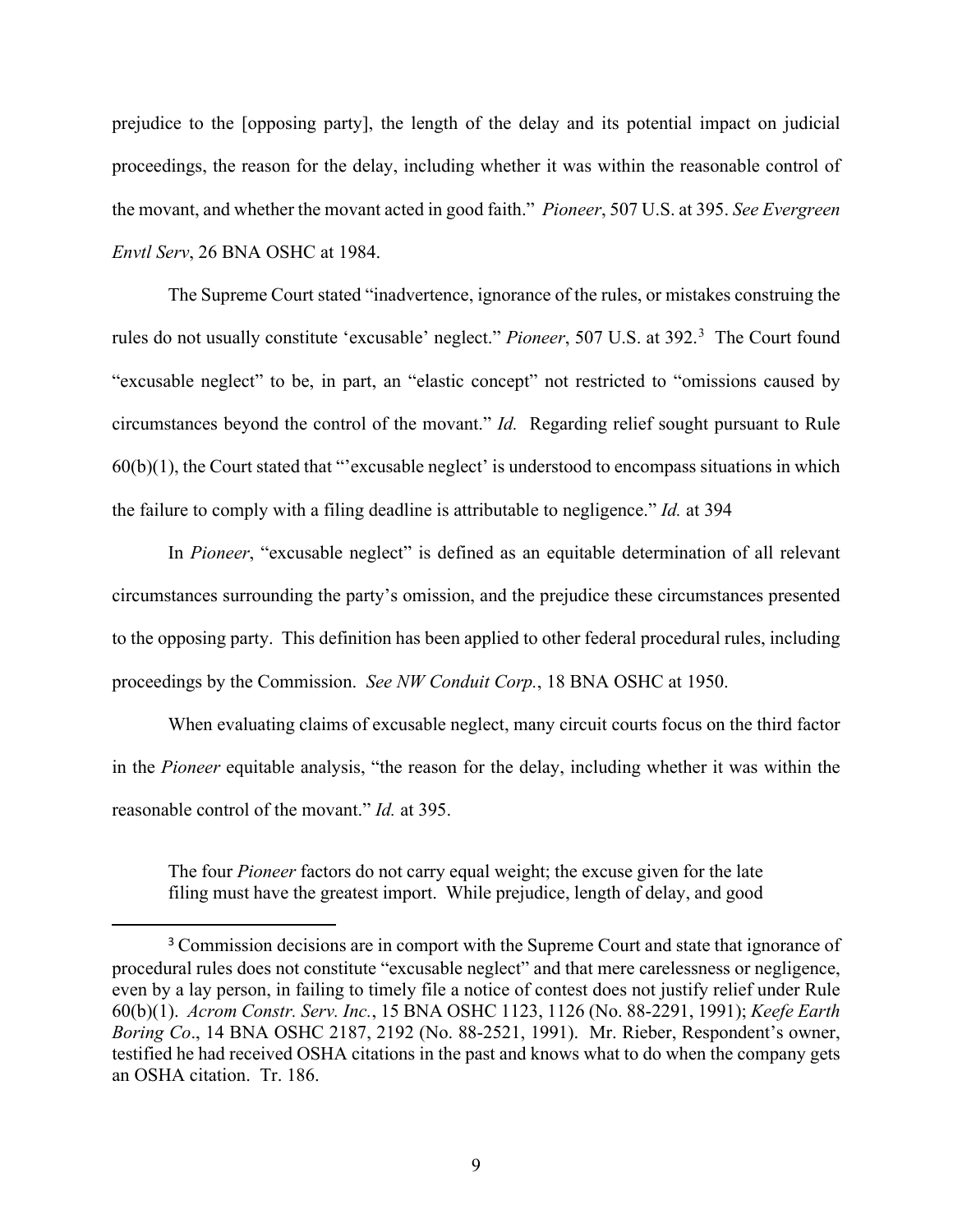faith might have more relevance in a closer case, the reason-for-delay factor will always be critical to the inquiry . . .. [A]t the end of the day, the focus must be upon the nature of the neglect.

*Hospital del Maestro v. NLRB*, 263 F.3d 173, 175 (1st Cir. 2001) (per curiam) (quoting *Lowry v. McDonnell Douglas Corp*., 211 F.3d 457, 463 (8th Cir. 2000*)). See Cohen v. Bd. of Trs. of Univ. of D. C.,* 819 F.3d 476, 479-80 (D.C. Cir. 2016) (same); *Dimmitt v. Ockenfels*, 407 F.3d 21, 24-25 (1st Cir, 2005) (same); *Silivanch v. Celebrity Cruises, Inc.,* 333 F.3d 355, 366, 366 n.7 (2d Cir. 2003) (same); *Graphic Communications Int'l Union v. Quebecor Printing Providence, Inc.*, 270 F.3d 1, 5-6 (1st Cir. 2001) (same); *David E. Harvey Builders, Inc. v. Sec'y of Labor*, 724 Fed. Appx. 7, 9 (D.C. Cir. 2018) (same). <sup>[4](#page-9-0)</sup>

Other circuit courts emphasize that the *Pioneer* equitable analysis requires consideration of "all relevant circumstances" surrounding a party's request for relief due to excusable neglect. Therefore, the "control" factor must not be weighted too heavily at the expense of the other relevant *Pioneer* factors. *Avon Contractors, Inc. v. Sec'y of Labor*, 372 F.3d 171, 174 (3d Cir. 2004). *See Coleman Hammons Constr. Co. v. OSHRC*, 2019 WL 5782425, at \*3 (5th Cir. 2019) (same); *George Harms Constr.,* 371 F.3d at 164 (same).

The D.C. Circuit<sup>[5](#page-9-1)</sup>, the Eighth Circuit<sup>[6](#page-9-2)</sup> and the Commission are in agreement as to the factors to be considered and the weight being given those factors. In *NW Conduit,* the Commission quoted *Pioneer*, noting that the "reason for the delay, including whether it was within the reasonable control of the movant," is a "key factor" and, in appropriate circumstances, the

<span id="page-9-0"></span><sup>&</sup>lt;sup>4</sup> This matter could be appealed to either the D.C. Circuit or the Eighth Circuit. The Commission generally applies the law of the circuit where a case will likely be appealed. *Kerns Bros. Tree Serv*., 18 BNA OSHC 2064, 2067 (No. 96-1719, 2000).

<span id="page-9-1"></span><sup>5</sup> *See Cohen v. Bd. of Trs. of Univ. of D. C.,* 819 F.3d 476, 479-80 (D.C. Cir. 2016); *David E. Harvey Builders, Inc. v. Sec'y of Labor*, 724 Fed. Appx. 7, 9 (D.C. Cir. 2018).

<span id="page-9-2"></span><sup>6</sup> *Lowry v. McDonnell Douglas Corp*., 211 F.3d 457, 463 (8th Cir. 2000*)*.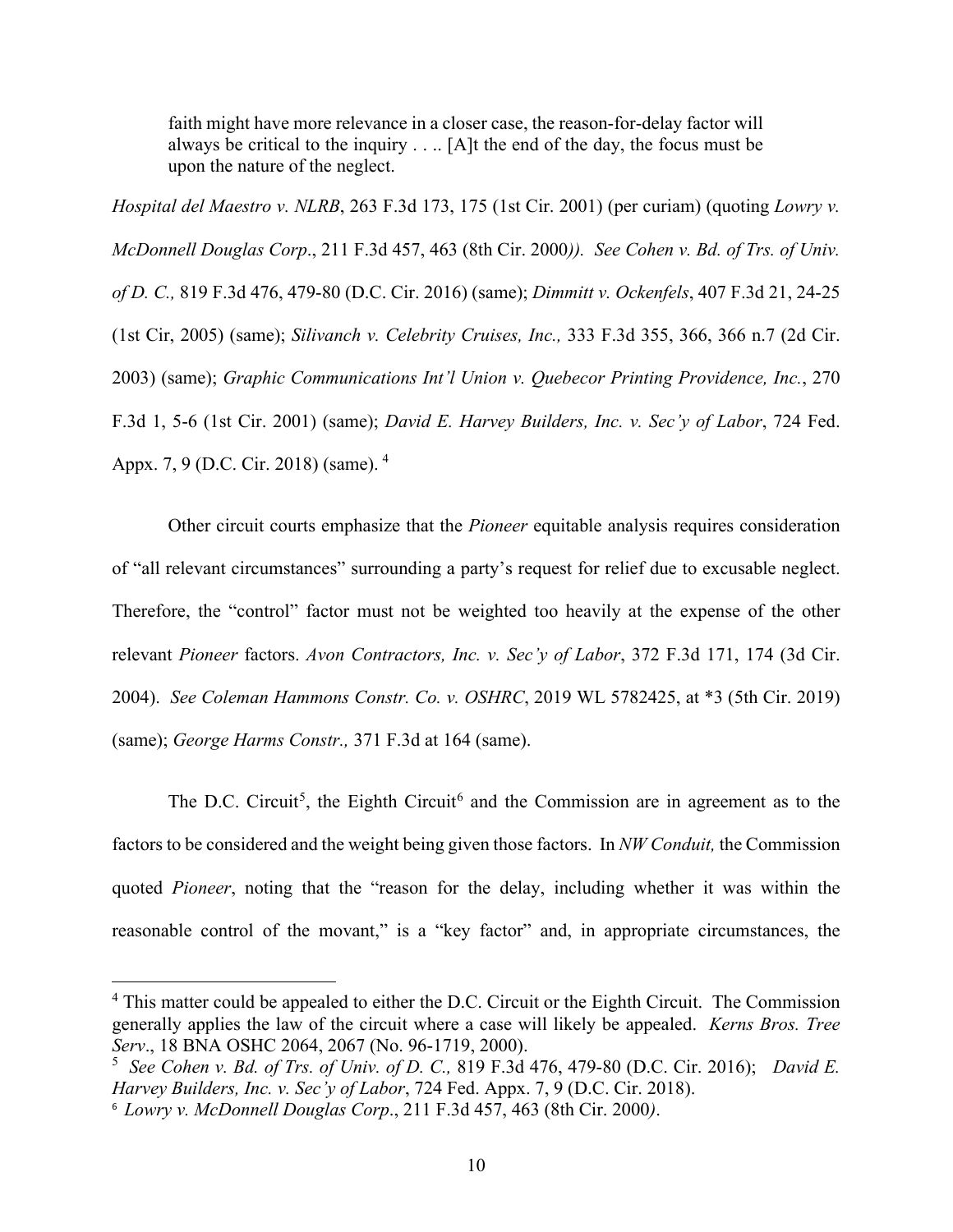dispositive factor. *A.W. Ross, Inc.*, 19 BNA OSHC 1147, 1148 (No. 9-0945, 2000); *CalHar Constr., Inc.*, 18 BNA OSHC 2151, 2153 (No. 98-0367, 2000); *NYNEX*, 18 OSHC 1944, 1947 (No. 95-1671, 1999) (finding because employer failed to present evidence on the reason for delay, it did not establish excusable neglect). *See Lowry v. McDonnell Douglas Corp*., 211 F.3d 457, 463 (8th Cir. 2000*)* ("excuse given for the late filing must have the greatest import"). *See also David E. Harvey Builders, Inc. v. Sec'y of Labor*, 724 Fed. Appx. 7, 9 (D.C. Cir. 2018) (same). Therefore, long-settled Circuit and Commission precedent focuses on the third factor in the *Pioneer* equitable analysis. *CalHar Constr., Inc.,* 18 BNA OSHC 2151, 2153-54 (No. 98-0367, 2000). In appropriate circumstances, the Commission finds this to be the dispositive factor.

It well settled the Commission requires an employer to exercise due diligence before it will find excusable neglect. *Keefe Earth Boring Company, Inc*., 14 BNA OSHC 2187, 2192 (No. 88- 2521, 1991); *Craig Mechanical*, 16 BNA OSHC at 1763. The Commission has consistently held "[e]mployers must maintain orderly procedures for handling important documents," and when the lack of such procedures results in the untimely filing of a NOC, relief under Rule 60(b)(1) is not warranted. *Villa Marina Yacht Harbor, Inc.*, 19 BNS OSHC 2185, 2187 (No. 01-0830, 2003) (company messenger mishandled mail); *A.W. Ross, Inc*., 19 BNA OSHC 1147, 1149 (No. 99-0945, 2000) (employer's president failed to carefully read and act upon information contained in citation); *Montgomery Security Doors & Ornamental Iron, Inc.,* 18 BNA OSHC 2145, 2148 (No. 97-1906, 2000) (record showed a breakdown of business procedures such that relief was not warranted even assuming employee sabotage); *Louisiana-Pacific Corp*., 13 BNA OSHC 2020, 2021 (No. 86-1266, 1989) (notice of contest was overlooked due to personnel change in operations manager position).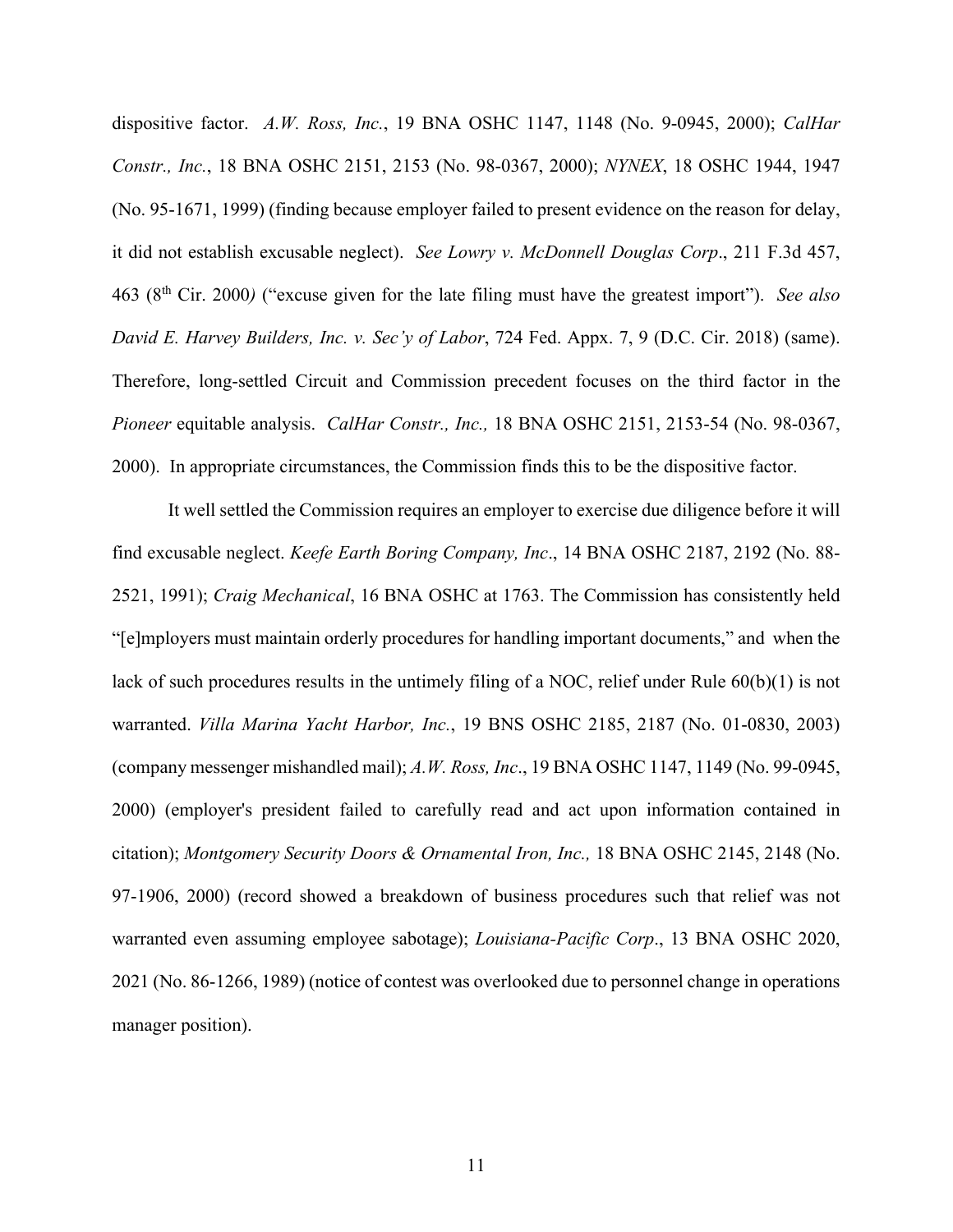### **Analysis and Findings of Fact**

Respondent seeks relief from the operation of  $\S$  10(a) of the Act, which states:

If, within fifteen working days from the receipt of the notice issued by the Secretary the employer fails to notify the Secretary that he intends to contest the citation or proposed assessment of penalty . . . the citation and the assessment, as proposed, shall be deemed a final order of the Commission and not subject to review by any court or agency.

29 U.S.C. § 659(a).

Respondent has provided no excusable basis for its failure to file a timely NOC before

August 30, 2019.

Based on a discussion of the evidence below the Court finds the late NOC was the result of Respondent's simple negligence and oversight which arose from the lack of a business process to promptly and accurately handle important incoming mail. The Citation was received at Respondent's place of business. Respondent's testimony he did not see the communication containing the Citation is insufficient to constitute "excusable neglect" under Rule 60(b)(1). *See JLD Custom Carpentry*, OSHRC Docket 12-0972 (Aug. 13, 2012, ALJ Coleman)*.* As in *JLD*  Custom *Carpentry*, this Court finds simple negligence and oversight are not grounds for relief under Rule  $60(b)(1)^7$  $60(b)(1)^7$  and the filing of the NOC was within Respondent's control to accomplish.

Angela Rieber, who during the period at issue was Respondent's office manager, described the business process that was in place to process Respondent's mail. J-1 ¶ 18. On direct examination from Mr. Rieber, Angela Rieber testified as follows:

> Q. When we're out of town on vacation or when we are gone together, what is the process for our mail? A. We had it forwarded to Shelly Baumeister and Matt started in November of last --- 2019. And before that, it was just collected by anyone that was at the house.

<span id="page-11-0"></span><sup>7</sup> As noted in *JLD Custom Carpentry*, a long line of Commission decisions rejects the notion that negligence or carelessness can justify relief under Rule 60(b)(1). *See Acrom Constr. Serv.,* 15 BNA OSHC 1123, 1126 (No.88-2291, 1991); *see also Roy Kay, Inc*., 13 BNA OSHC 2021, 2122 (no. 88-1748, 1989*); Keefe Earth Boring Co*., 14 BNA OSHC 2187, 2192 (No. 88-2521, 1991).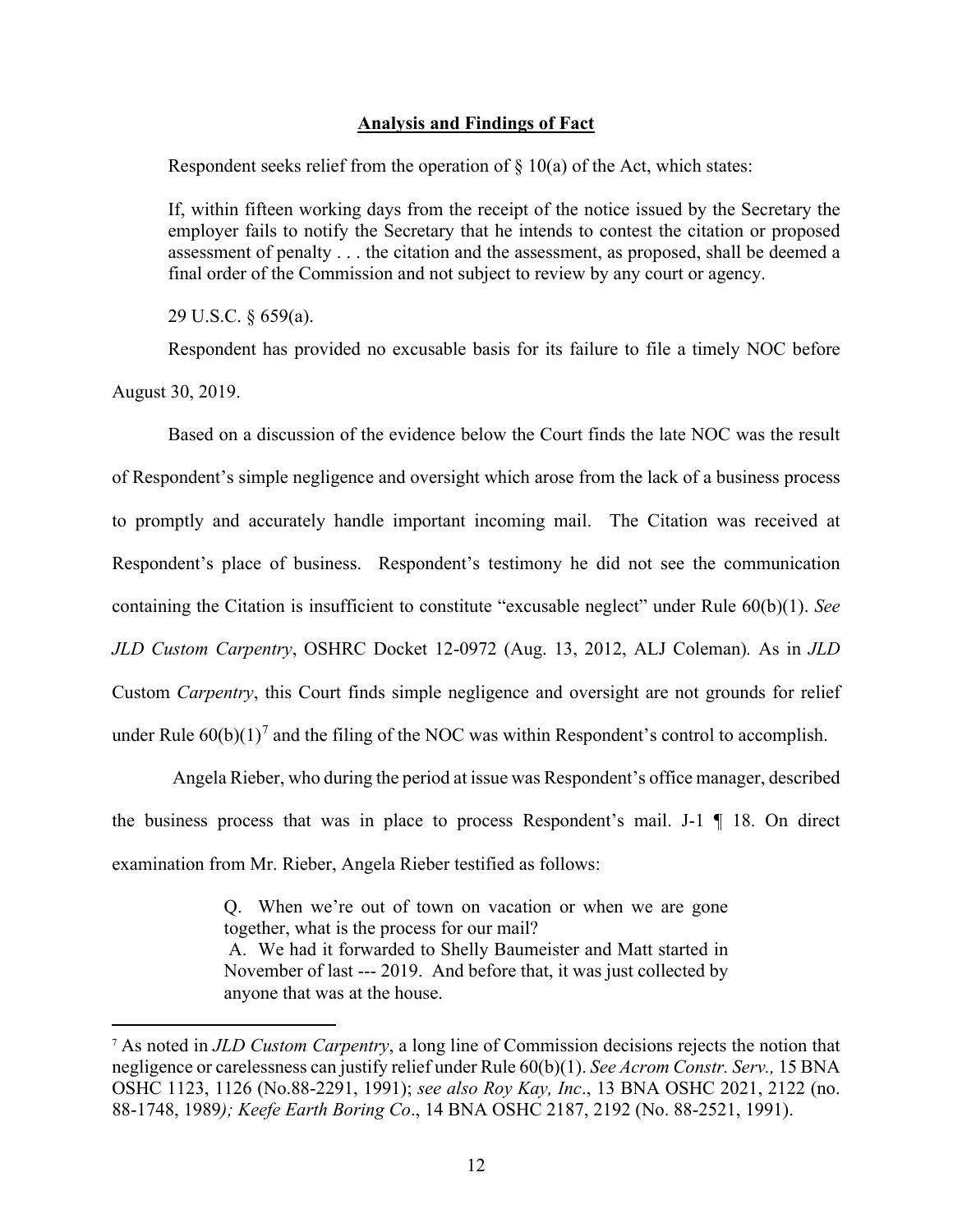Q. When you receive Certified Mail at the house, what do you do with it?

A Any mail I get I just sign it and then just put it on the table.

On cross examination conducted by Solicitor Racheal Parsons, Angela Rieber further

clarified the process in place for the processing of Respondent's mail.

Q. Okay. And your home was also your office at 14370 260th Street in Council Bluffs, Iowa?

A. Yes. We have a separate office on the property, but all the mail came to the same mail box, so our office – or post office lady would pull in to the – you know, onto the property, and she honked and then I'd come out and I'd just – she signed. She'd let anyone sign for it. So, I mean, I watched her let our – one of our guys sign it as I was walking out of the house to come get it from her. She just handed it to him, and he signed it, and then she handled it to me.

\*\*\*

Q. So, your personal mail came there and the mail for the company?

A. Correct.

Q. Okay. And once that – once that mail came in, either to the mailbox or someone signed for it, what happened to the mail next?

A. I just bring it in to the – into the house and just usually set it on our kitchen table and deal with it later. It was usually just too busy dealing with the kids, so I just – We would always get a stack of mail, you know, between the company and personal, so I just sat it down and go about the rest of my day. And I did not open everything right away.

Q. So, when did open it, what did you do with it?

A. When I did open it, if I thought it was something important, I would either try to get it to him. But, you know, I can't always verify when it was given to him because things just – I mean, our desk – our kitchen table became a catchall for everything, you know. It was just – kids' stuff, office stuff, personal items. So, you know, just – and so if it got shuffled around, I forget things.

\*\*\*

Q. When there is mail for Rieber Contracting, was there a place you put that or at a home office or you mentioned there was another building that Rieber Contracting worked out of. Did you take the mail there?

A. I didn't always take it out there. I usually just leave it on the kitchen table because I felt like if I left it there, it would bring more of my attention to it or his attention to it than taking it out to the office.

\*\*\*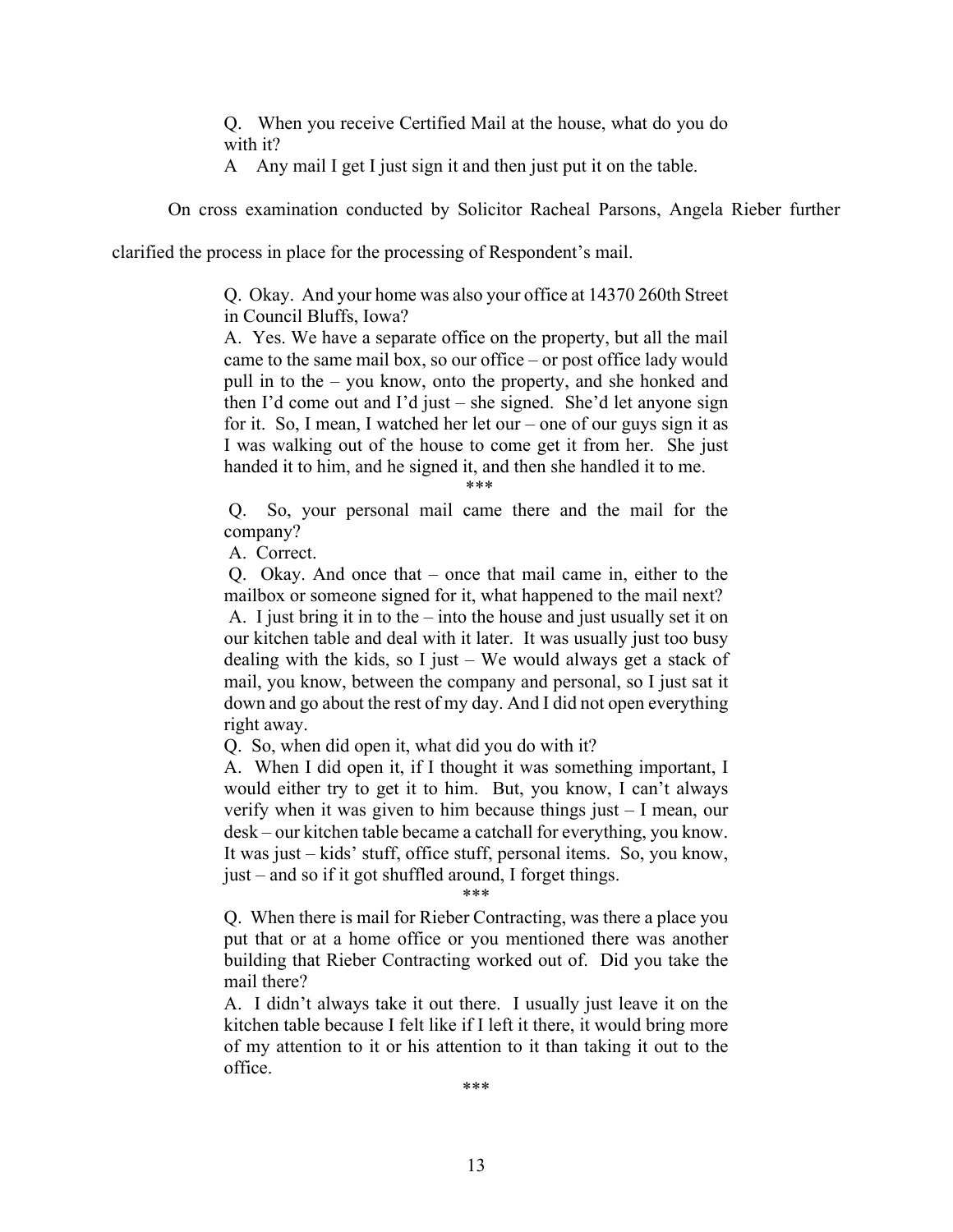Q. (Re-direct by Mr., Rieber) Would it be true to say that you only opened mail that was relevant towards stuff that you did?

A. Yes.

A. So, what would you do with stuff that you did not recognize or wasn't pertaining to you?

A. Usually just set it on the table and wait for you to come around to having a, I guess, moment to discuss, like here's the mail. This is important for you, you know. I can't get it to you, but, I mean, you're we don't have a normal routine, no more schedule, because you travel a lot.

\*\*\*

Q. If I was out of town for an extended period of time, what would you do with the mail? I just stack it up and wait for you to come home and deal with it. Like I said, I was not really part of the company, and it's all beyond my knowledge. And so, a lot if it, I just left alone because I thought that was better than me getting into it and not knowing what to do with any of it.

\*\*\*

Q. (Re-cross by Ms. Parsons) So what is the process when Mr. Rieber is out of town for getting important mail or important documents to him?

A. I can't get it to him. If anything, emails, we have Shelly Baumeister is connected to his email, and she watches his email closely now. But as far as paper documents, I just – we have to wait until he gets back into town. I don't  $-$  I don't, you know, forward anything to him. I just – we just wait. We hold on to it. And whenever he comes back into town, he gets his stack of mail and now they go through it.

Tr. 143, 148-158.

It is clear Respondent failed to have in place proper business processes and practices to ensure timely action as may be required during business operations for the proper and timely processing of mail. Mr. Rieber, on cross examination, testified Respondent did not have a business procedure in place to make sure he was copied from mail received from OSHA. Tr. 191. To the extent Respondent's request for relief is premised on its failure to properly handle mail or documents, the Court would note the Commission expects employers to "maintain orderly procedures for handling important documents." *Louisiana-Pacific Corp*., 13 BNA OSHC 2020 (No. 86-1266, 1989); *see also NYNEX*, 18 BNA OSHC 1967 (No. 95-1671, 1999) ("'The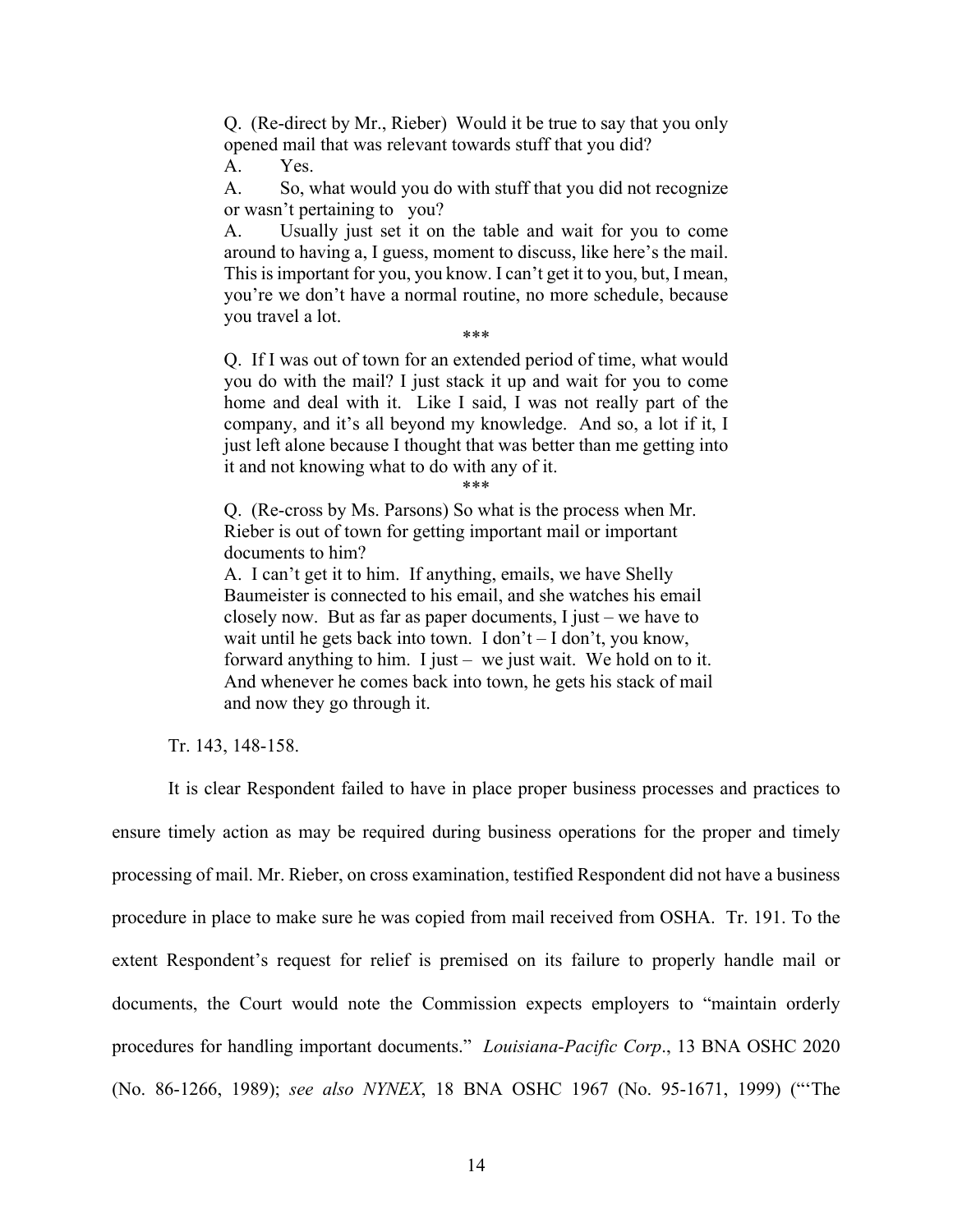Commission has consistently denied relief to employers whose procedures for handling documents were to blame for untimely filings' of [Notices of Contest]." (quoting *E.K. Constr. Co., Inc*., 15 BNA OSHC 1165, 1166 (No. 90-2460, 1991))). While Respondent's actions were clearly the product of neglect, the Court does not find that such neglect was excusable on the above basis.

The Court further finds Respondent did not act in good faith. Not having a business process in place coupled with the fact it took Respondent nine days after talking to the Area Director on October 9, 2019 to file its late NOC demonstrates Respondent's lack of good faith in wanting to timely act to protect its interests.

While there is no evidence Respondent's late NOC filing was prejudicial to Complainant or negatively impacted the Commission proceedings, the undisputed facts disclose that the reason for the delayed filing was within Respondent's reasonable control. *See CalHar Constr.,*18 BNA OSHC at 2153 n.5. Respondent's delay in filing the NOC was a result of Respondent's lack of diligence in failing to carefully read and act upon the information contained in the Citation regarding filing a timely contest. This factor is dispositive. There is no justification for granting Rule 60(b)(1) relief in this case.

#### **ORDER**

 The Court finds Respondent failed to file a timely NOC and no relief under Rule 60(b)(1) is justified.

The Complainant's Motion is GRANTED. Respondent's late NOC is dismissed, with prejudice. as untimely filed, and the Citation, classification and penalty are AFFIRMED in all respects.

15